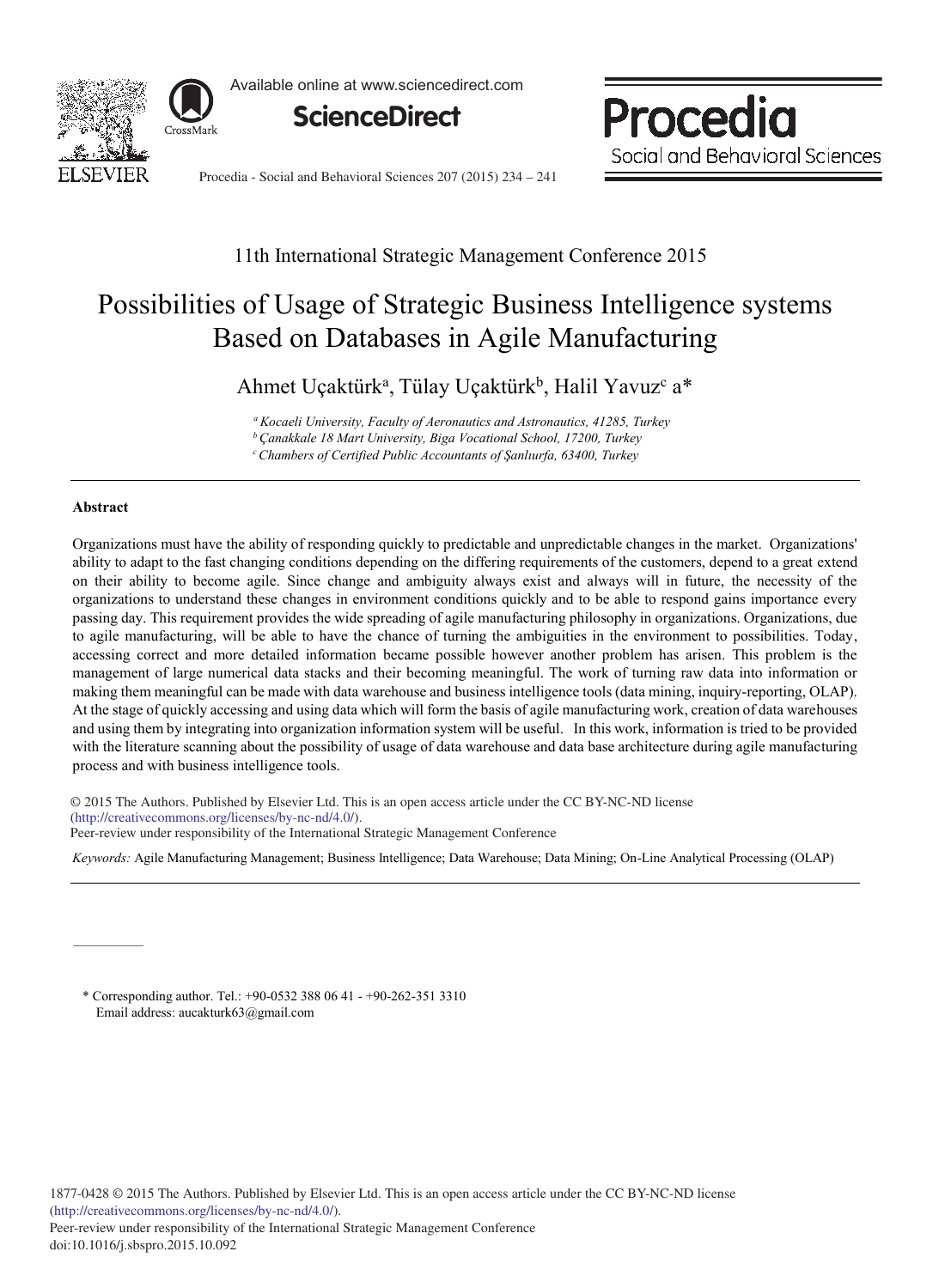# **1. Strategic Business Intelligence and Data Warehouse Architecture**

Business intelligence (BI) is the set of techniques and tools for the transformation of raw data into meaningful and useful information for business analysis purposes. BI technologies are capable of handling large amounts of unstructured data to help identify, develop and otherwise create new strategic business opportunities. The goal of BI is to allow for the easy interpretation of these large volumes of data. Identifying new opportunities and implementing an effective strategy based on insights can provide businesses with a competitive market advantage and long-term stability (Rud, 2009). BI technologies provide historical, current and predictive views of business operations. Common functions of business intelligence technologies are reporting, online analytical processing, analytics, data mining, process mining, complex event processing, business performance management, benchmarking, text mining, predictive analytics and prescriptive analytics.

BI applications generally use data collected from a data warehouse or a data warehouse guide. A data warehouse is a copy of the functional data and thereby makes the decision making easier. However, not all data warehouses can be used for business intelligence. Not all business intelligence applications are required for a data warehouse.

Wide definition of business intelligence systems is: Business intelligence is a stack of theories, methodologies, processes, architecture and technologies which change raw data into meaningful and useful information for business purposes (Evelson, 2008). When we use this definition, it covers business intelligence data integration, data quality, data warehouse, high data management, text and content analysis and many others collected in Information Management. From a more narrow point business intelligence is: defined as reporting, analytical and control panel by only pointing to the top level of BI architecture structure. (Evelson, 2010). According to Gartner 2009 Information Management special report estimate, in future BI trends will be (Gartner, 2009): grain calculation, social network, data visualization, mobile BI, estimation analytics, integrated applications, cloud calculation, multi-touch operated. (Campbell, 2009).

When it is considered that data bases are only designed to store information, data produced with computer systems do not have any value on their own. These data produced can only become meaningful when processed with respect to a certain purpose. The work of turning raw data into information or making them meaningful can be made with business intelligence and data warehouse. Design and realization of Data Warehouse Architecture, On-Line Analytical Processing, Data Mining and Decision Support System (DSS) applications have an important influence potentially. Data mining, is all of the informatics technique for extracting information from data bases and use this information for estimating in future (Alpaydın, 1999). Data mining is a strong data analysis technique which reveals the hidden truth in data warehouse. It provides the analysis of data with various methods, discovery of the relationship in between and observe the process. Data mining brings the load of analysis the users must make to computer environment (NCR,1999). When data warehouse is focused on the large volume data collection and storage, OLAP (Online Analytic Process) tools provide the tool which processes and analyses information. Data warehouse and its components select, extract, load, convert, and clean raw data obtained from organizations or corporations in an easy and effective applicable manner and place them in a structure in OLAP and data mining tools.

There are many definitions in literature for the data warehouse. Some of these definitions are:

• Data warehouse, is one of the three general types of data warehouses in the business intelligence system which makes the analysis, access to the permanent data belonging the past by the corporations and organizations. Other warehouses are; Data Mart and Operational Data Warehouse (Hahn, Ann Jakson &Kabath 2000).

It is a technology which provides the conversion of data located in different places and different sources and their dispersion to the users to be used for decision support purposes (Çarkıt, 1997).

• Generally, Data Warehouse is a decision support database which support business units or multiple common functions (Craig, Vivona, & Berkovitch, 1999).

• Data warehouse, is the total of the subject-directed data, integrated, time changing, not variable in decision support process of the management (Şener, 1999 - Cray & Watson, 1998).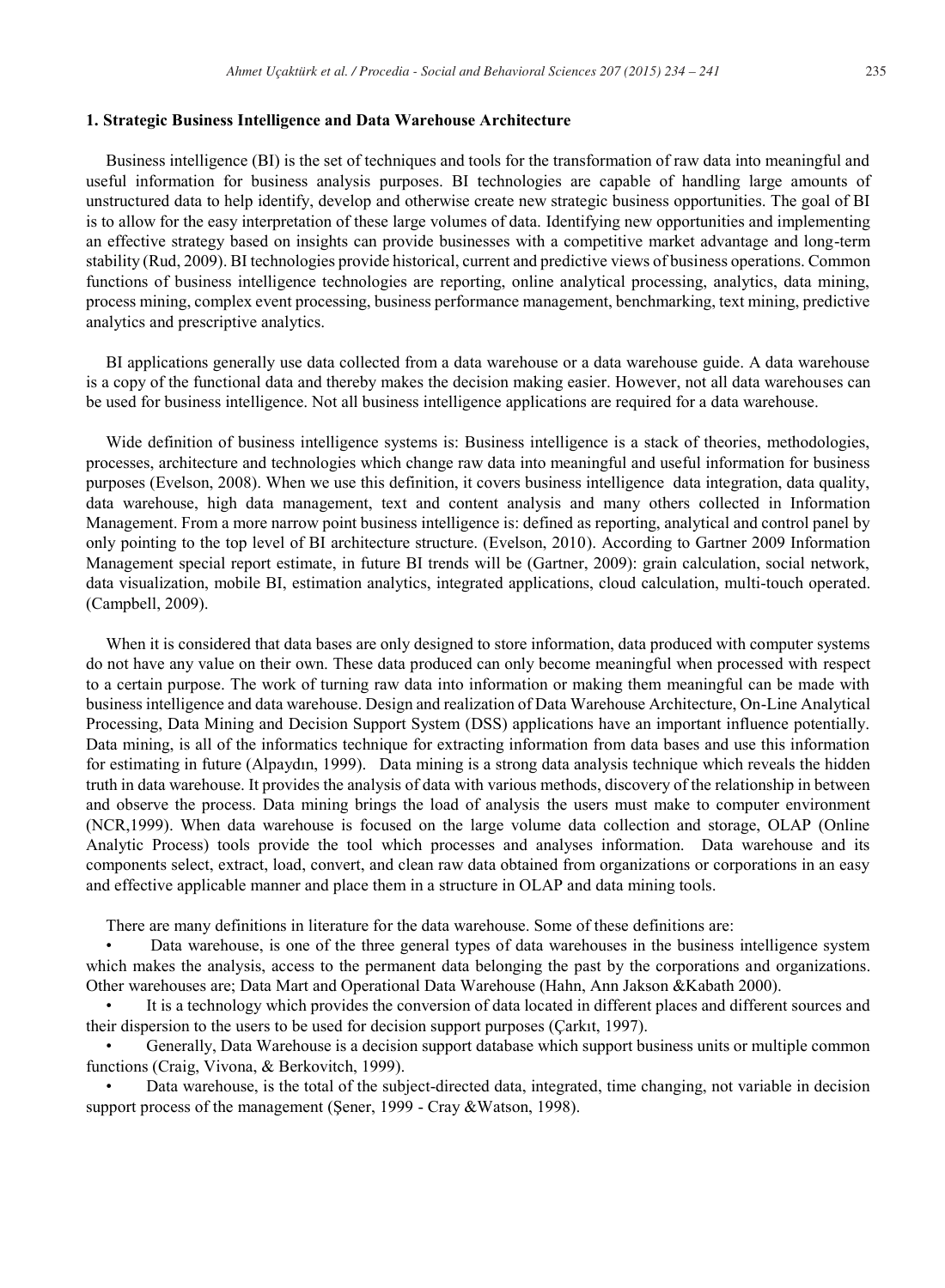• Data warehouse concept is mostly misunderstood. Data warehouse can be defined as a database which can be read only used in creating a decision support process in reducing the complexity to a minimum. (Reeves, 1996).

• Data warehouse, is single, complete and continuous information storage obtained from various sources. (Devlin, 1997).

• Data storages are different from operation systems: 1- They cover a longer time span from movement systems, 2- They contain multi databases and 3- They optimize direct answer to complex questions coming from users or application (Cray & Watson, 1998).

• Data Warehouse is a set of tools (Microsoft, 1998). It is possible to increase these definitions. However from the point of understanding the subject better and to form an integrity, it will be beneficial to emphasize two of these definitions or similar ones about data warehouse. "Data warehouse" is a tools set. If we can clarify this definition:

1) Is a tool for users: First and most important of all, it is a tool for the users. Data warehouse provides the possibility of analyzing the data for the researcher, to analyze them by various methods and to make a decision depending on these.

2) Is the total of decision support and data with analysis purpose: Data warehouse can not reach a decision without people. Data warehouse normally covers the data regarding the total of the organization and these data can be mostly summarized at a certain level for analysis purposes.

3) Data and Tools: Data warehouse and Data mart are data bases each. Data warehousing, is process covering all tools used in creating data warehouse and these tools are used in accessing information and analyzing it. One of the most important methods of data warehousing is the software used in accessing information. If the users can not use these tools comfortably, then they can not use data warehouse [Microsoft, 1998]. Data warehouse which is an associative database, is designed for enquiries and data analysis rather than movement process (daily, weekly data entrance and exit). Data warehouse can generally be obtained from data warehouse movement data containing past data. but also data can be obtained from outer sources. If we consider the other definition; data warehouse is the total of the following in supporting the decision making process of management; A) Directed to subject, B) Integrated, C) Time variant and D) Not variant.

# *1.1. Data Warehouse Architecture*

Architecture is a required rules and structures stack for a system or product design. (Reeves, 1996). Architecture is developed in order to answer the changing demands of the corporation or organization. Data warehousing is really an architecture. User uses data warehouse architecture in creating data warehouse systems. Data warehouse systems, are not defined by components such as databases, access tools or data itself. Data warehouse is a holistic (apply to the whole) system and consists of processes, products, data, personnel and most important of service (Hackney, 1996).





*Source:* Data warehouse4u.info (2008)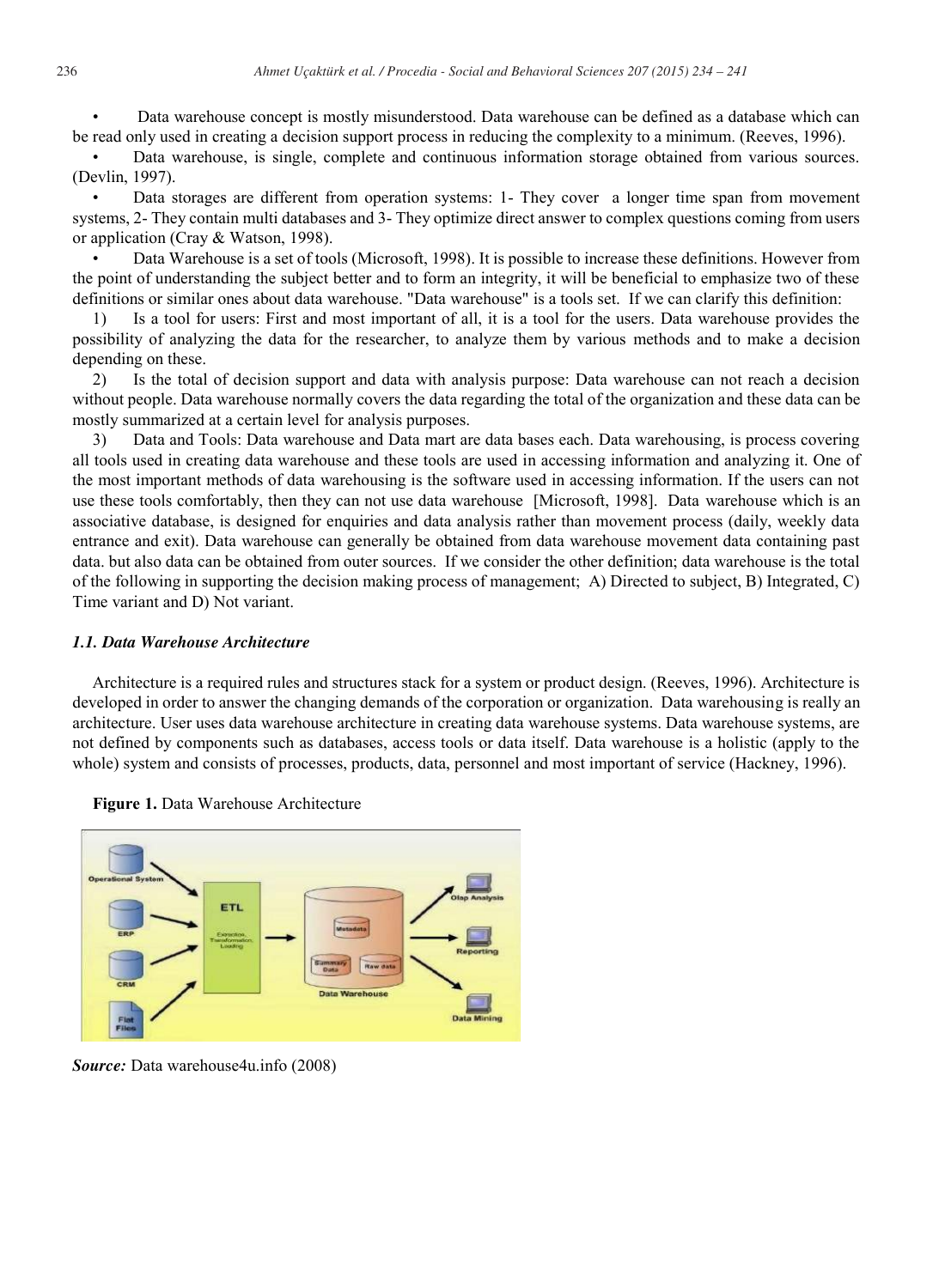#### *1.2. Data Warehouse Features and Superior Points*

Data warehouse, provides some important advantages to its users with its effective decision support solution, in struggling with concept and organization problems. These are: 1-Data warehouse, provides a general setup in order to combine the information stored in heterogeneous work systems (Craig, Vivona & Berkovitch, 1999). Organizations, can analyze and comprehend the relationship between various trade functions deeply such as account and customer services by first joining data in data warehouse. 2-Another important advantage of data warehouse is its optimization of decision support (Craig, Vivona & Berkovitch, 1999). Many data structures of OLTP applications are not designed to cover the high performance decision support requirement. Many database data warehouse design suitable for moving process or a multiple dimension database, can be configured to answer these types of questions in an effective way. 3-Another important feature of data warehouses is its storage feature for historical data (data belonging to the past) (Craig, Vivona & Berkovitch,1999).

# *1.3. Reasons for Organizations Creating a Data Warehouse*

Main reason for organizations creating a data warehouse is its providing a strategic advantage regarding the competition between organizations. These advantages can be listed as follows: 1) Access Power of the Organizations and Corporations to their data covering a wide area: Data collected from different departments in many organizations may cause an important difficulty. Different departments of the organization can store data in different ways from main computer database, to work sheets and processor files. Warehouse carries all these data from heterogeneous sources to a central place. 2) Power to Have Continuous Data: Data carrying process is realized continuously from various departments to a central warehouse. When the data from this department are not compared to others, taking decisions becomes harder. In order for the data to be beneficial, data must be internally continuous. Data warehouse, is the best way to provide the continuity between Data Marts and accessing the source. 3) Power to Perform the Analysis in a Fast Manner: When data is continuous in the warehouse and internally, it can be easily requested for analysis purposes. This analysis is realized in general by data mining in re-organizing the data and researching the trends. Data warehouses help the organizations in understanding individual markets better, in examining them and revealing widespread trends (Microsoft, 1998).

#### **2. Agile Manufacturing – Flexible Manufacturing**

While reliability and quality is being improved in recent years, at the same time they adopted increasing flexibility in every area as an objective (Vokurka and Fleidner, 1998). Today, it is emphasize that the priority in competition is agility. Agility expresses the ability to manufacture and market to clients high quality products, with shorter supply times and by providing the customers higher value, in different volumes and with low costs (Fliedner and Vokurka, 1997). When considering the definitions in agility concept, it can be indicated that agility is a direct function of the changes occurring within the framework of organizations. The faster a change occurs in the activity conditions of the organizations, the better organizations are agile in order to respond to these changes (Sharifi and Zhang, 2000).

In Yusuf et.al. (1999), stated that agile organizations are organizations which are competitive from time dimension. In Goldman et.al. (1995), gave the description of agility, as the organizations ability to maintain their activities in a profitable manner in a competition environment with customer opportunities changing fast and continuously and therefore very difficult to foresee. With respect to this description, Goldman et. al. (1995) stated that agile manufacturing, 1- Has four strategic dimensions as increasing the value presented to the customer, 2-Cooperation in order to increase the competition power, 3- Organization to overcome the change and ambiguity and 4- Increasing the effect of people and information (Vokurka and Fleidner, 1998; Zhang and Sharifi; 2000).

Agility expresses the ability to respond to changes in a dimension beyond flexibility. Kidd (1995) also stated that the concept of agility contains two basic factors, to respond to changes in a proper way and in proper time, to be able to take advantage of changes and turn them into opportunities (Zhang and Sharifi; 2000). Hooper et.al. (2001) indicated the agile manufacturing structure with respect to literature researches as in Table I.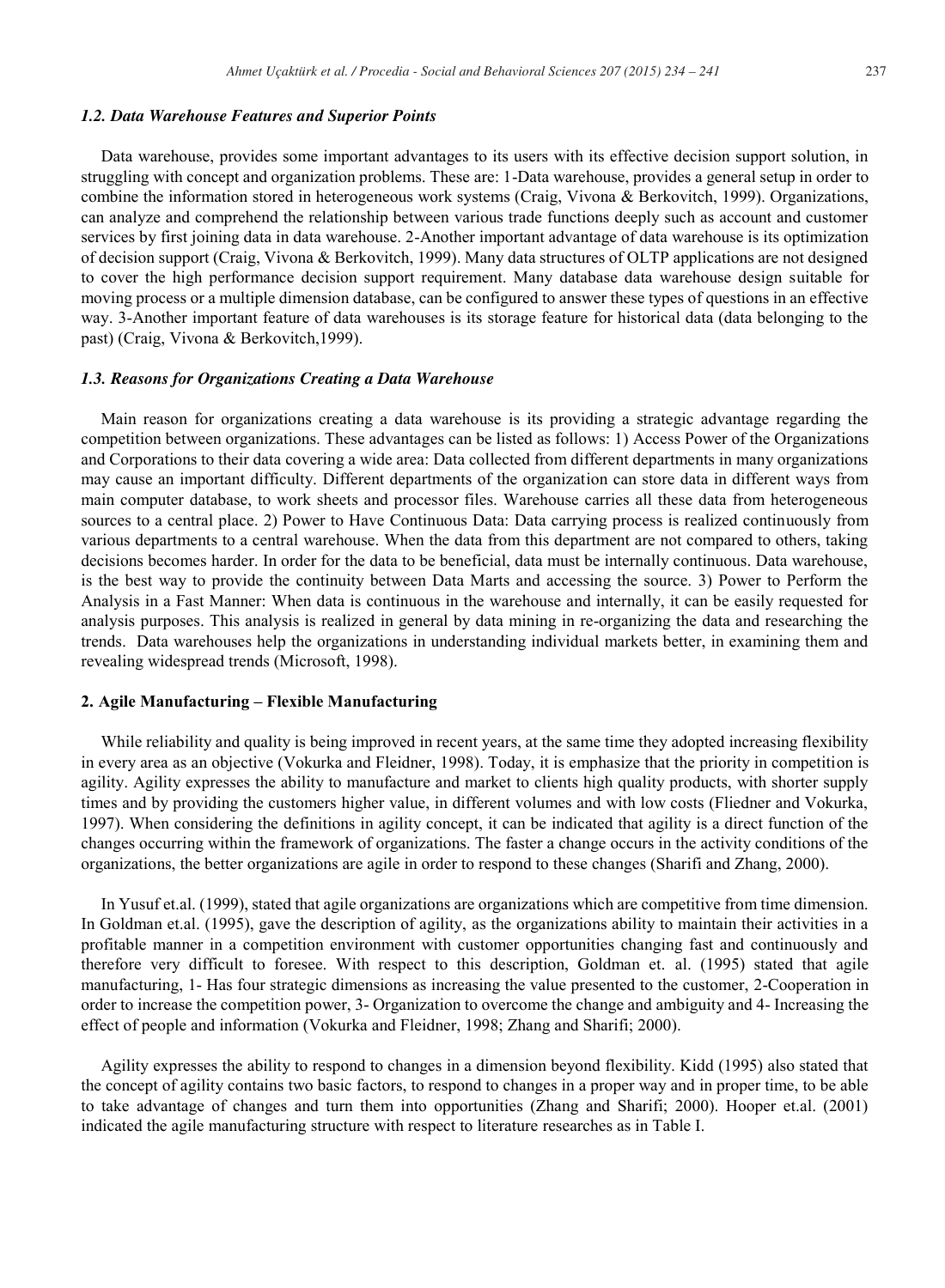



*Source:* Hooper et.al. (2011)

Agile manufacturing, can be achieved not with differentiation entirely by methods of performing work but with small size continuous changes. Corondo et.al. (2002); with respect to the literature research, indicated the following features of agile manufacturing: 1- Close relationship with suppliers, 2- Integration of enterprises, 3- Fulfillment of operation activities simultaneously, 4- Satisfaction of customer requirements, 5- Fast improvement circles, 6- Innovation dragged by the client, 7- Usage of flexible manufacturing technologies, 8- Learning organizations, 9- Very skilled and flexible labor force.

Flexible manufacturing concept expresses capability of making fast changes in issues such as product volume, product mix, machine scheduling etc.. Agility, also contains being interested in unforeseen changes in market or in customer demands. Therefore, agility concept can be ability to respond in a fast manner to unforeseen market changes different from the concept of flexibility. In the concept of flexibility, while the ability to respond to the changes known with methods previously determined, in the concept of agility there are no standard model and methods which can be followed by all organizations (Vokurka and Fleidner, 1998).

# **3. Possibilities of Usage of Business Intelligence Systems in Agile Manufacturing Management**

Organizations which wish to achieve agile manufacturing effectively, must be able to integrate their marketing and sales activities with their design and production activities in order to obtain products special to the customer and in a way to answer the demand of the customers fully (Hormozi, 2001). In agile manufacturing, customers' participation in the product design process must also be provided. At the design stage of the products, and with respect to the changes in the customers' expectations, making rapid changes in the composition of the products' must also be evaluated (Maskel, 2001). Gunesakaran (1999) also emphasized that hardware and software must be easily adaptable, and production is one of the basic conditions of agility. In successfully applying the agile manufacturing, implementing robots, integrated design with computers, integrated production with computers, electronic data exchange, internet and electronic commerce are critically important.

Assen (2000); stated that organizations to be agile in an effective manner, has a strong relationship with their effective management of their skills based on time. In organizations, information technologies have a very important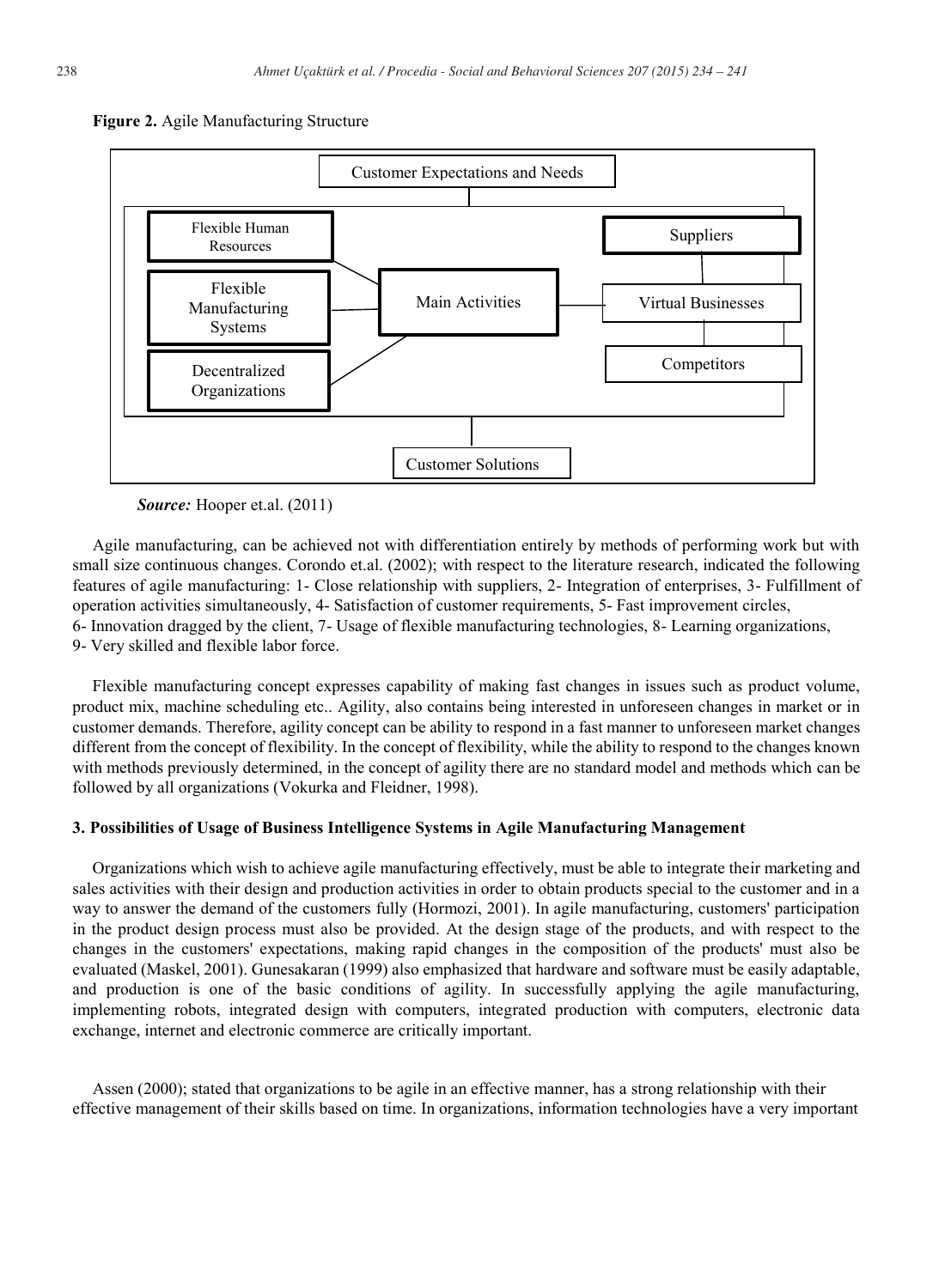role in effective management of abilities based on time. Therefore, technologies such as information technologies, CAD/CAM, robots, visual examination systems are required for agile manufacturing. Flexibility of agile manufacturing systems, is achieved with computer software to a certain extend. System control software must be easily adaptable to new products and these software must be designed to adopt to new conditions in future. Due to internet, text, graphics, sound and visual data sharing between organizations and departments of organizations became easy and accelerated. Additionally, due to internet, although the opportunity of following the changes in the requirements of the customers is provided, following the information regarding which products customers buy and in what amounts they buy, the frequency of their purchases, payment methods they prefer in purchasing the products is also possible. Design requirements are also obtained from information systems belonging to customers. Customers can also quickly access the information regarding the features of a product by opening the internet page of the organization selling that product, and are able to compare the organizations selling the product.

 Due to business intelligence systems, orders can be taken over the internet from the customer and production plans are made in a fast manner with respect to the orders and can be delivered to the customers quickly. Therefore, the fact that internet has a very important role in organizations being agile, should not be ignored. The need for computer operators, design, software, system and maintenance engineers increased with agile manufacturing. People who work in the agile manufacturing area, must be people who can achieve many different duties and who can use initiative if necessary, skilled in information technologies and team work, with skills in many different areas compared to people who work in mass production (Gunesakaran,1999). Organizations being agile mean they can access correct information in a fast manner. Power et.al. (2001), in their research, determined that agile organizations also involved the suppliers into the process in increasing customer satisfaction. Traditional supplier selection methods are not adequate in order to be successful in agile manufacturing. In agile organizations, selection of the supply chain members, are not only based on cost and responsiveness, but product and service quality, location of the organization, ability to use information technologies, flexibility level of organization structure and activities also gain importance (Gunesakaran, 1999).

Business intelligence systems can be applied to work purposes in agile manufacturing to increase the following work values :

**Scalability:** Quality test informing the business leaders about the process leading to work and program objectives consisting of hierarchy of performance measure.

**Analytic:** Is a system building many processes to decide on the best option and to provide the work information discovery. It generally contains data mining, process mining, statistical analysis, estimate analysis, estimation model, work process modelling, complex event process and point of view analysis.

**Reporting/Corporate Reporting:** This is the system constructing substructure for strategic reporting on providing strategic management service of business. It is generally used in data visualization, workable information system and in OLAP.

**Cooperation/Cooperation Platform:** System containing different areas (both in the work and outside) to work together during data sharing and electronic and data exchange.

**Information Management**: It is a system or program which provide the company's data management together with applications and strategies to define, to create, to show, to distribute, to ease direct adaption and correct work. Information Management, manages training management and regulating adaption.

Business intelligence Systems;

- 1- Depending on the increasing data volumes of the organizations, provides obtaining more meaningful and reliable results with its detailed analysis feature and reaching information easily when needed for organizations and corporations with its integrated architecture, and which became the indispensable part of decision making processes.
- 2- Organizations which carry business intelligence to mobile environment with respect to users' requirements and technological developments, can access critical information any time. Accessing all analysis results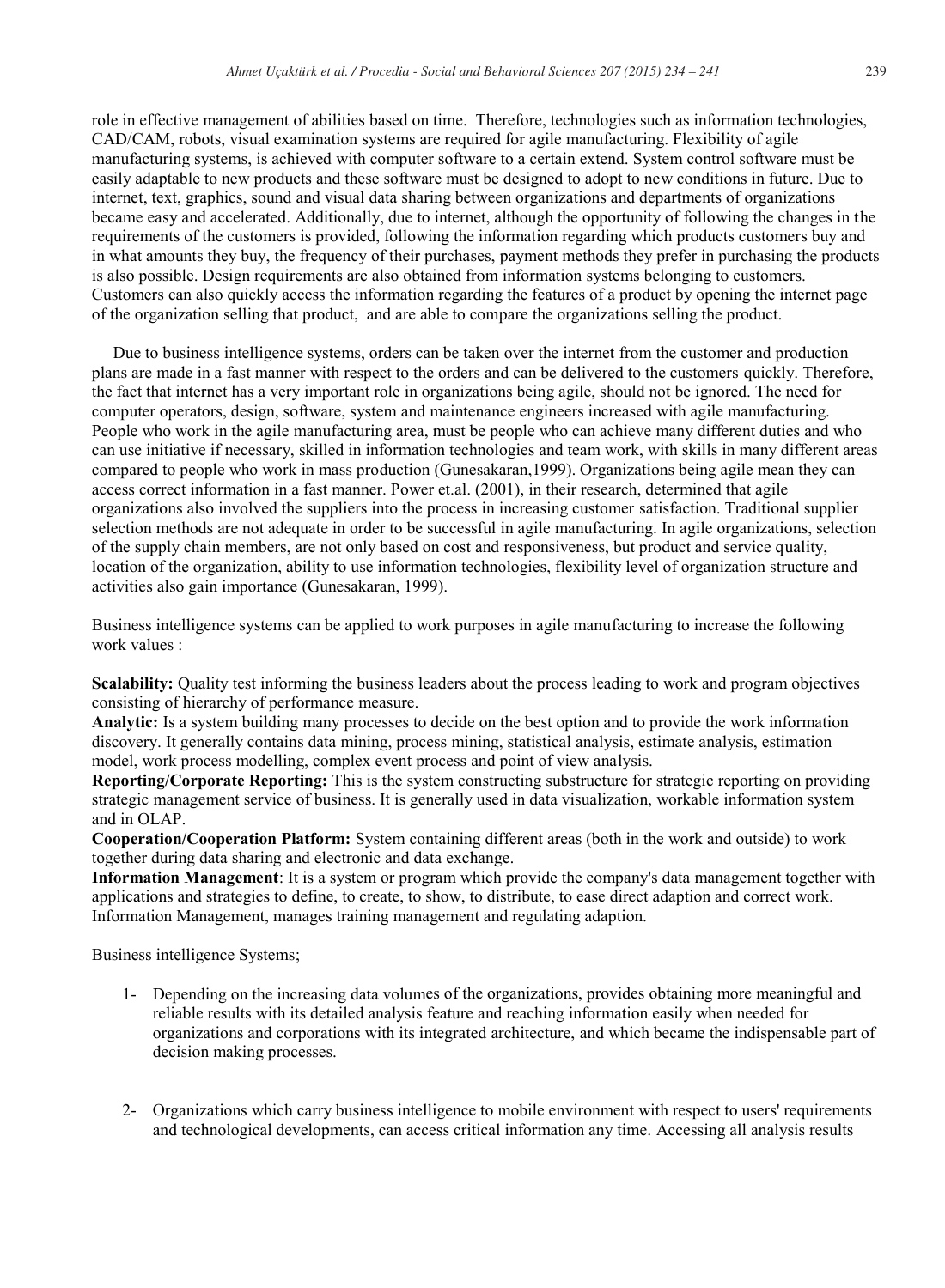developed, reports and dashboards also in mobile environment, provides organizations to make more effective decisions in a shorter time and to be one step ahead of the competitors in strong competition environment.

3- Business intelligence systems which provide gaining a wider point of view to institutions and organizations and providing the means for detailed and strong analysis over large size data, can provide the participation of every employee working in the organization with different business intelligence which can respond to user requirements.

# **4. Conclusions and Recommendations**

The purpose of data warehouse which is defined in the work and the business intelligence systems architecture; is to creatoran integrated decision support architecture against the decision problems seen in organizations, to analyze the existing condition by means of business intelligence and to be able to take healthy, fast and correct decisions with respect to future. In an integrated KDS architecture, benefits provided to the user by data warehouse and and business intelligence tools (OLAP, data mining, enquiry and reporting) are many. The relationship between data warehouse and business intelligence tools can provide important benefits in the production, transportation and sales of products in agile businesses. With an integrated in KDS architecture to be formed in the organization provide the organization the strength to access the data covering a large area, the power to own continuous data and the power to fulfill the analysis in a fast manner and can also provide a strategic advantage regarding competition between organizations. All these advantages depend on the organization's forming a suitable data warehouse for its purposes and capacity inside the organization. Organization, by means of forming one of the various data warehouse architecture, carry the data to a central location by joining them in a common data warehouse coming from heterogeneous sources. Thereby for the first time in the organization, access to all business data regarding the subject is provided and various analysis are done with respect to the purpose.

Agile manufacturing, has very important contributions in turning the ambiguity surrounding the organizations to opportunies. Business intelligence systems turning raw done to meaninful and useful information, is the analysis of business data all across teh organization to understand the existing work performance and reach business decisions based on information. Thereby it is a bridge reaching from raw data to strategic decisions. Agile manufacturing, provides to mechanism to give fast response to changing markets, manufacturing high quality products, reducing supply periods and increase the value presented to the customer. In order to achieve this, important changes must be done in organization culture and work methods. Organizations must be able to benefit from the latest developments in information technology and continuously develop their information technologies. The success in agile manufacturing, depend to a great extend on the ability of the employees and management to respond to changes in a fast and without any mistakes.

Agile manufacturing organizations with business intelligence solutions: Can increase the customer satisfaction with customer support and summary total customer analysis. Can determined the revenue increasing points in the market with income analysis. Can increase profitability with financial and sales analysis. Can take more effective human resources management decisions with human resources and labor strength analysis. Can provide the faster decision making of strategic and administrative decisions with decision support analysis.

Can increase production with product category management and product sales analysis and can follow production parallel to market requirements. Can realize the open points in the market and new business information with estimate analysis from existing data.